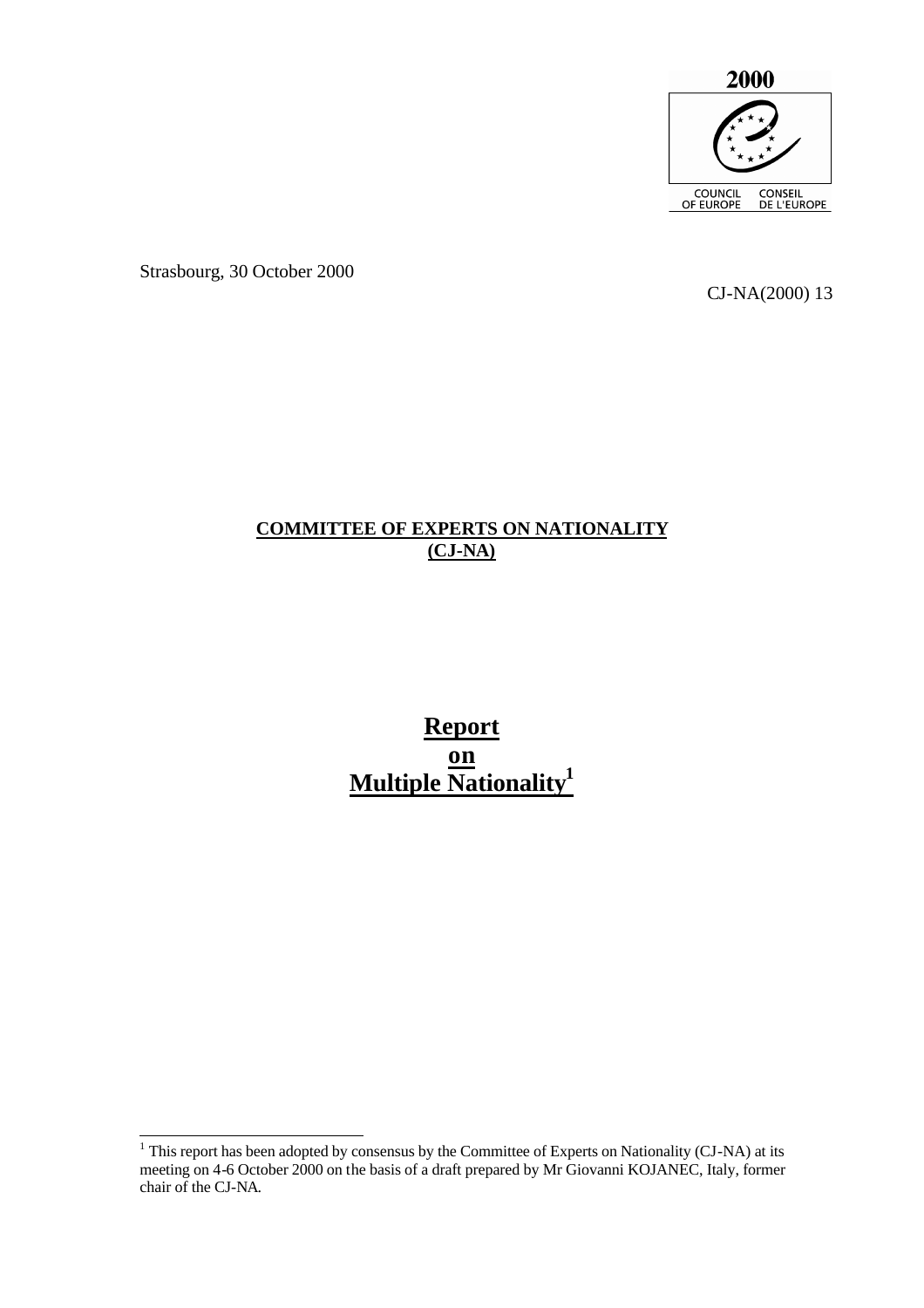# Table of Contents

| 1.                                                                      |                                                                                      |  |  |
|-------------------------------------------------------------------------|--------------------------------------------------------------------------------------|--|--|
|                                                                         |                                                                                      |  |  |
|                                                                         | 2.1 Are there rules of general international law limiting the sovereignty of States  |  |  |
|                                                                         |                                                                                      |  |  |
|                                                                         |                                                                                      |  |  |
|                                                                         | 2.3 Conclusion: Absence of general rules concerning multiple nationality9            |  |  |
|                                                                         | 3. Stand of international law with regard to certain problems arising from multiple  |  |  |
|                                                                         |                                                                                      |  |  |
|                                                                         |                                                                                      |  |  |
|                                                                         |                                                                                      |  |  |
|                                                                         |                                                                                      |  |  |
|                                                                         | 4.                                                                                   |  |  |
|                                                                         | 5.                                                                                   |  |  |
|                                                                         |                                                                                      |  |  |
|                                                                         |                                                                                      |  |  |
|                                                                         |                                                                                      |  |  |
|                                                                         |                                                                                      |  |  |
|                                                                         |                                                                                      |  |  |
|                                                                         | 6.                                                                                   |  |  |
|                                                                         |                                                                                      |  |  |
|                                                                         |                                                                                      |  |  |
|                                                                         |                                                                                      |  |  |
|                                                                         |                                                                                      |  |  |
|                                                                         |                                                                                      |  |  |
| 7.                                                                      | Issues to be considered in relation to the consequences of multiple nationality      |  |  |
|                                                                         | 16                                                                                   |  |  |
|                                                                         | 7.1 Military service is dealt with by multilateral and bilateral conventions, but    |  |  |
|                                                                         | it might be possible to elaborate a model bilateral convention (including forms      |  |  |
| to be used, exempt from translation and legalisation) (see Para. 6.2)16 |                                                                                      |  |  |
|                                                                         | 7.2 Private international law. Unification of criteria to be adopted for the         |  |  |
|                                                                         | choice of the relevant nationality, if possible on a universal level (see Para 6.3). |  |  |
|                                                                         | 16                                                                                   |  |  |
|                                                                         | 7.3 Civil status registrations. Mechanisms might be elaborated to facilitate         |  |  |
|                                                                         | these registrations in all States concerned, in order to avoid divergent             |  |  |
|                                                                         | registrations (or no registration) in one or more of these States. (See Para. 6.3)   |  |  |
|                                                                         |                                                                                      |  |  |
|                                                                         | 7.4 Political rights. The question of enjoyment of political rights in more than     |  |  |
|                                                                         | one State by persons possessing multiple nationality. (See Para. 6.4)16              |  |  |
|                                                                         | 7.6 Perpetuation of multiple nationality. The question of whether limits should      |  |  |
|                                                                         | be introduced into situations where: nationality is acquired by descent, there       |  |  |
|                                                                         | are no effective links with the first State, and nationality is transmitted          |  |  |
|                                                                         | indefinitely to descendants possessing another nationality17                         |  |  |
|                                                                         | 7.7 Compatibility with respect for fundamental rights of the legislative provisions  |  |  |
|                                                                         | adopted to reduce cases of multiple nationality. A comparative study of              |  |  |
|                                                                         |                                                                                      |  |  |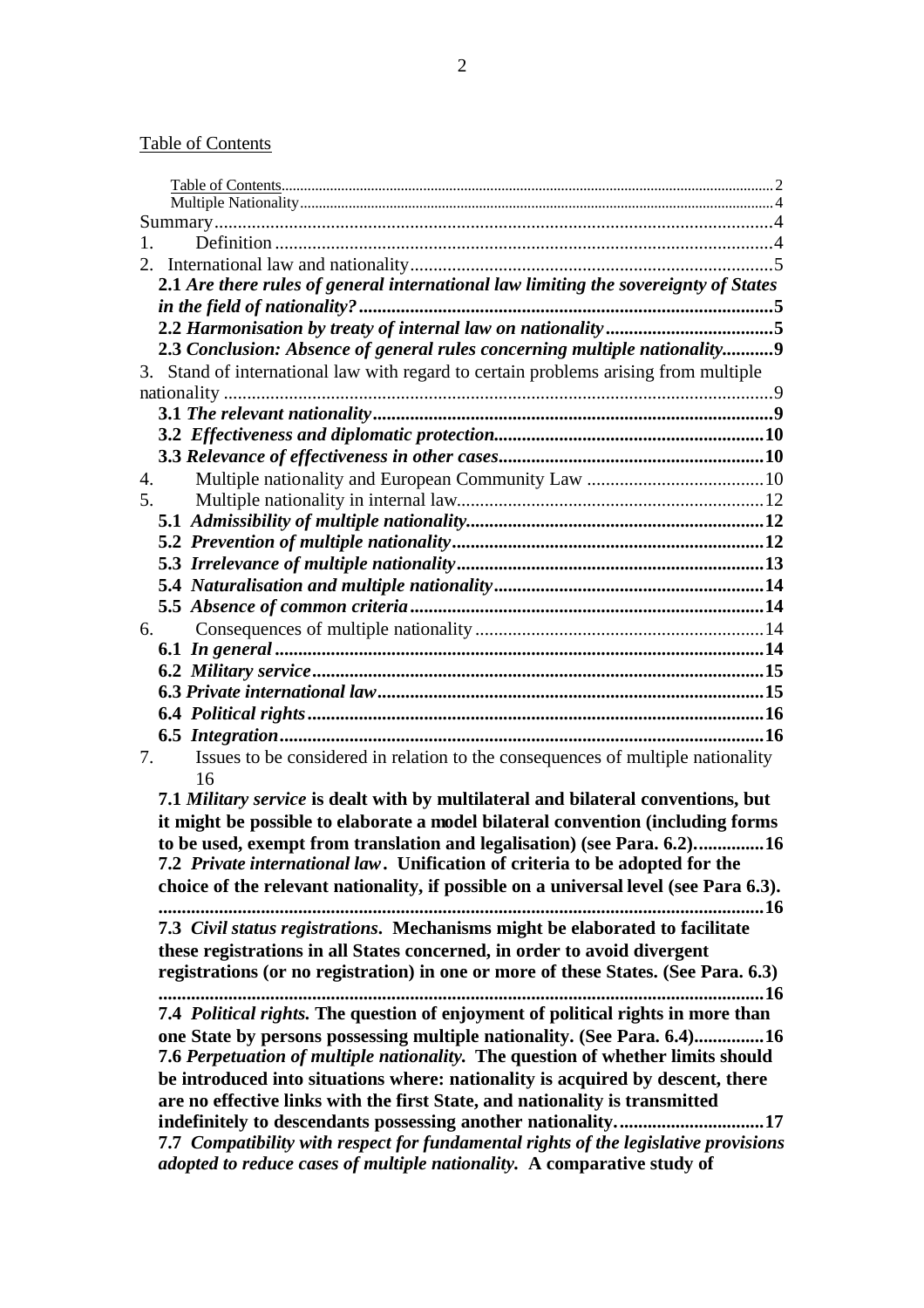**European legislation might be useful to determine the impact of the problem and to evaluate if further action at the international level is necessary. (See Para. 2.1, 2.2 and 5.2).............................................................................................17 7.8** *Right to a nationality.* **Whether a right to the acquisition of nationality should be affirmed, whenever effective links between a foreign national and a State exist and whether the possession of another nationality should constitute an obstacle to the acquisition of the second nationality?....................................17 7.9** *Travel difficulties.* **Consequences of multiple nationality on the entry and stay in States of nationality, considering that the State may not permit the use of a foreign passport by its nationals, in which case the movement of persons between the States concerned might be hampered. (See Para. 6)......................17 7.10** *Diplomatic and consular protection.* **The problems connected with the exercise of diplomatic and consular protection of multiple nationals in the States of nationality and in third States. (See Para 3.2 and 6.4)........................17 7.11** *Multiple nationality and State succession.* **Impact of state succession on the occurence or continuity of multiple nationality. ...........................................17 7.13** *Exchange of information.* **A study concerning the possibility, conditions and modalities of exchange of information between States relating to the acquisition of another nationality by their nationals..........................................17**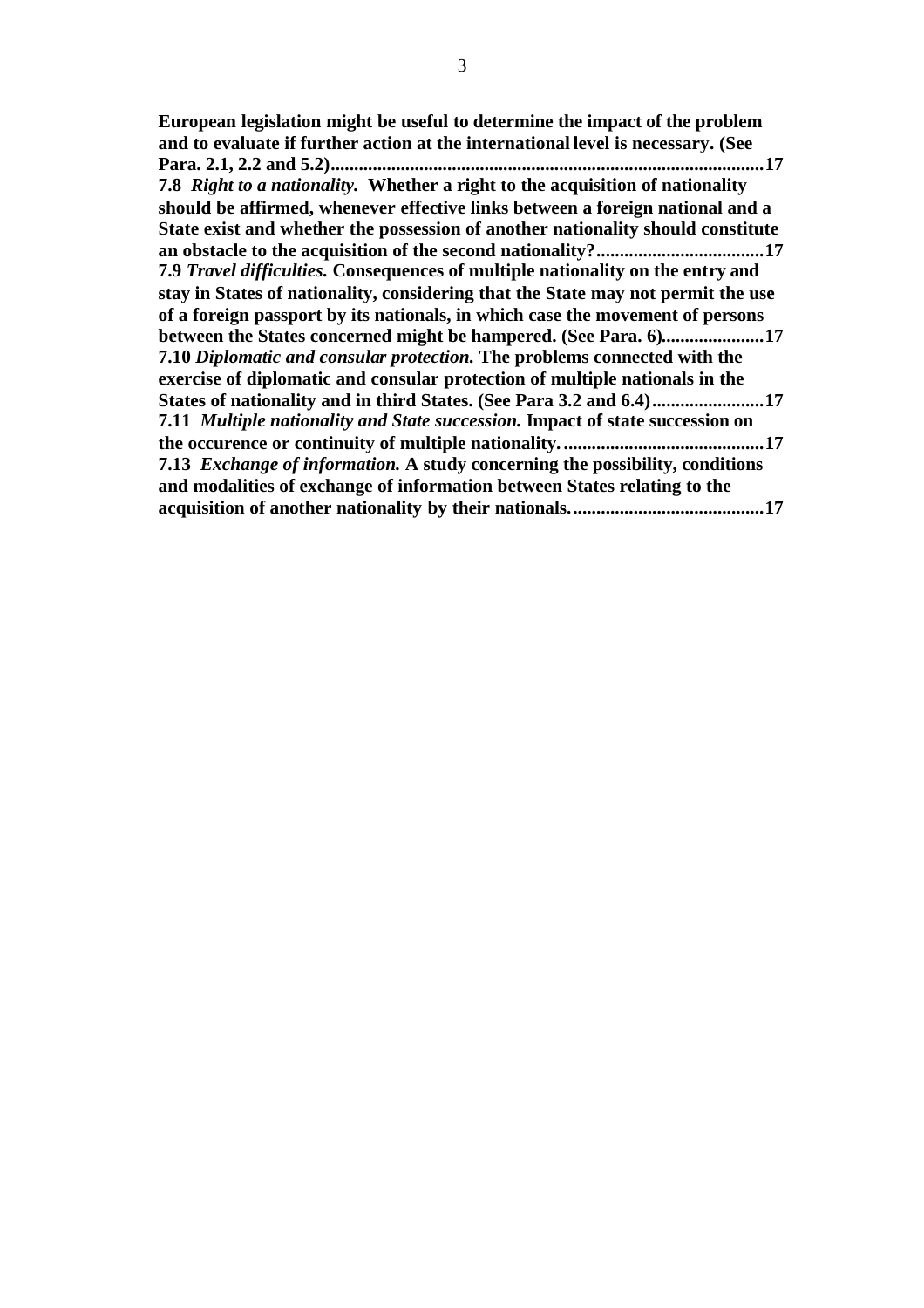# **MULTIPLE NATIONALITY**

#### Summary

This report seeks to provide an overview of the international and internal rules of law regarding multiple nationality. It records that although no rules of customary international law limit the competence of States in the field of nationality, certain treaties give rise to specific obligations for States-Parties.

It goes on to observe that application of these instruments has not resulted in any general rule with regard to multiple nationality. Some States seek to minimise the existence of multiple nationality in internal law, but cannot prevent its occurrence altogether, while others accept it unconditionally.

The report says that in recognition of the fact that multiple nationality does occur, States have to ascertain what nationality should apply in specific cases, particularly when rights can be exercised by an individual on the basis of nationality. The report provides examples of the action which States have taken. It then examines the internal law of different States in the light of the preferences of States to either limit or permit multiple nationality to various degrees.

The report concludes that cases of multiple nationality are unavoidable, even when legislation or treaties seek to reduce them. A number of areas are identified as requiring further exploration and analysis, suggesting the need for States to identify practical solutions for specific situations.

# 1. Definition $2$

Multiple nationality means the simultaneous possession of two or more nationalities by the same person, as defined in Article 2 of the European Convention on Nationality. It originates from the sovereign determination of each State in establishing the content of its rules concerning acquisition and loss of nationality.

If birth on the territory of a given State is, in application of the ius soli principle, a ground for acquiring automatically the nationality of that State according to its internal law, dual nationality will occur whenever, on the basis of the law of another State applying the ius sanguinis principle, the same person is considered to possess its nationality by descent because one of the parents or both are its nationals.

The situation would not be different if two States, both having adopted the ius sanguinis principle, in the case of marriage of one of their nationals with a national of the other State, each maintaining the nationality of origin, grant their respective nationality to the children issued of such marriage in application of the rules guaranteeing the equality of spouses.

The unilateral determination of a State is also the source of multiple nationality cases whenever the acquisition of its nationality by naturalisation is not made dependent on the loss of nationality possessed by the person concerned (which in certain situations

<sup>&</sup>lt;sup>2</sup> In this report the word nationality is used synonymously with the word citizenship.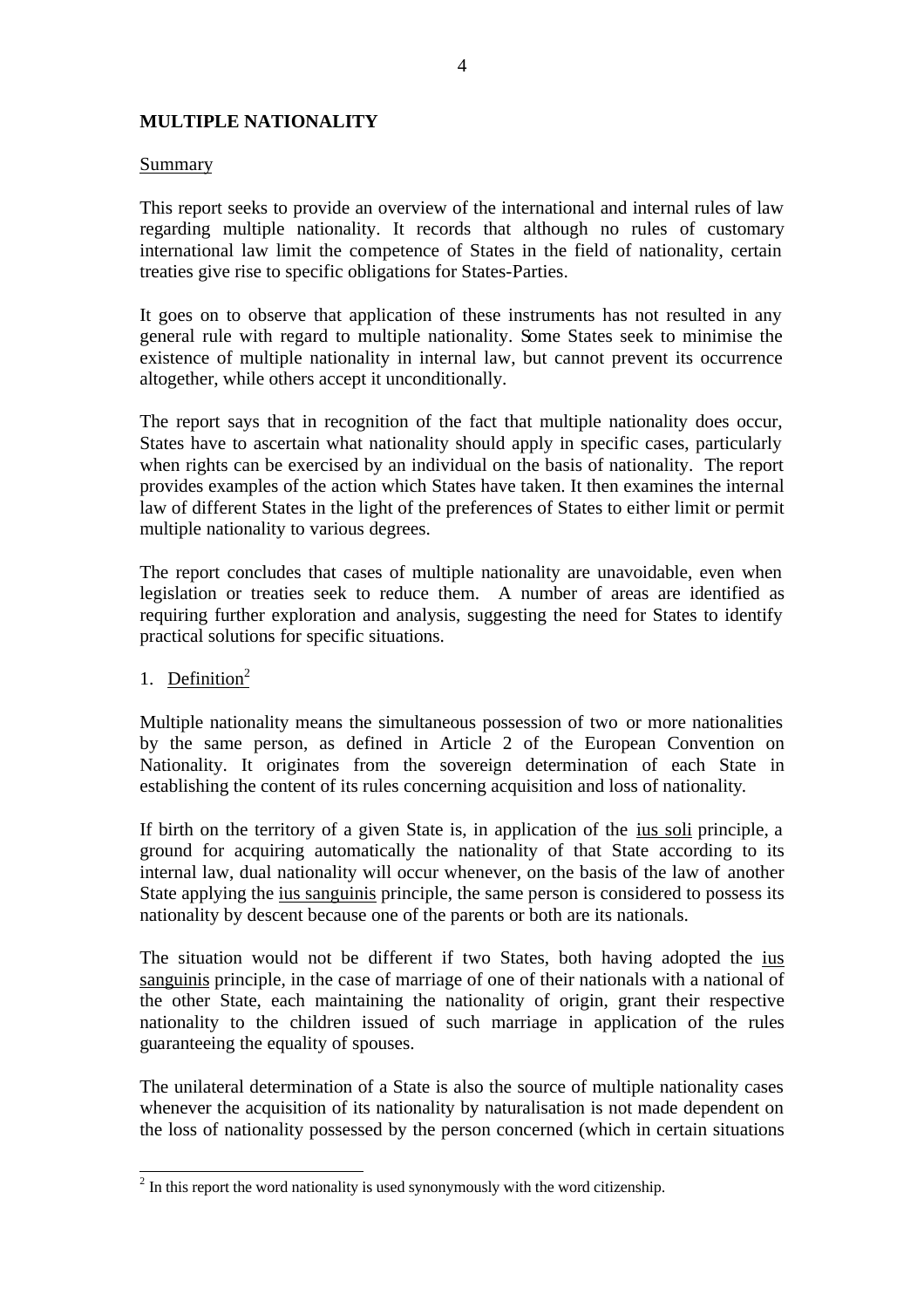might not be possible) or when the voluntary acquisition of a foreign nationality does not automatically lead to the loss of the nationality previously possessed, as provided, e.g., in the Italian or French legislation. Other situations may also be relevant in this context, particularly if the acquisition of nationality is the automatic consequence of adoption or recognition of a foreign minor: it would be contrary to the principle of family unity to deprive the child of the possibility of acquiring that nationality because of conditions depending on foreign legislation, which might not provide for loss of the nationality of origin in this case.

In some countries nationality is acquired automatically by a woman who marries one of its nationals. According to the nationality legislation in force in European States, she would continue to keep her nationality of origin and thereby become a dual national.

State succession may be a source of multiple nationality whenever a person possessing the nationality of a predecessor State acquires also the nationality of the successor State or States, or in case the predecessor State ceases to exist, acquires the nationality of two or more successor States.

# 2. International law and nationality

2.1 *Are there rules of general international law limiting the sovereignty of States in the field of nationality?*

The political and philosophical background of the regulation of nationality is different in each State, due to its specific characteristics and its historical development. Nevertheless, the principles that everyone, including the child, should have a nationality and not be arbitrarily deprived of the nationality possessed (see Art. 16 of the Universal Declaration of Human Rights) as well as that statelessness should be avoided and that no discrimination should be admitted, must be considered as accepted at universal level, even if the adoption of the corresponding rules to implement them depends on State legislation. Indeed, the international community consists of States and the legal bond with a State, which characterises nationality (See Art. 2, a) of the European Convention on Nationality of 1997) is essential for the protection of the individual and to ensure the guarantee of his rights. Consequently, it must be recognised by other States, as stated in Article 1 of the Convention on Certain Questions Relating to the Conflict of Nationality Laws of 1930 (hereinafter: the Hague Convention of 1930) (See Chapter 3 below).

#### 2.2 *Harmonisation by treaty of internal law on nationality*

The question arises whether any harmonisation of the internal rules concerning nationality is otherwise possible and desirable. If, for the reasons indicated above, it is hard to conceive the existence of customary rules of general international law imposing on States the acceptance in their internal legal order of common criteria relating to the various aspects of nationality law, including the question of admissibility or denial of multiple nationality, this could be achieved by treaty.

2.2.1 The Hague Convention of 1930 constituted the first attempt in this direction purporting to establish common regulations in specific areas; it contains provisions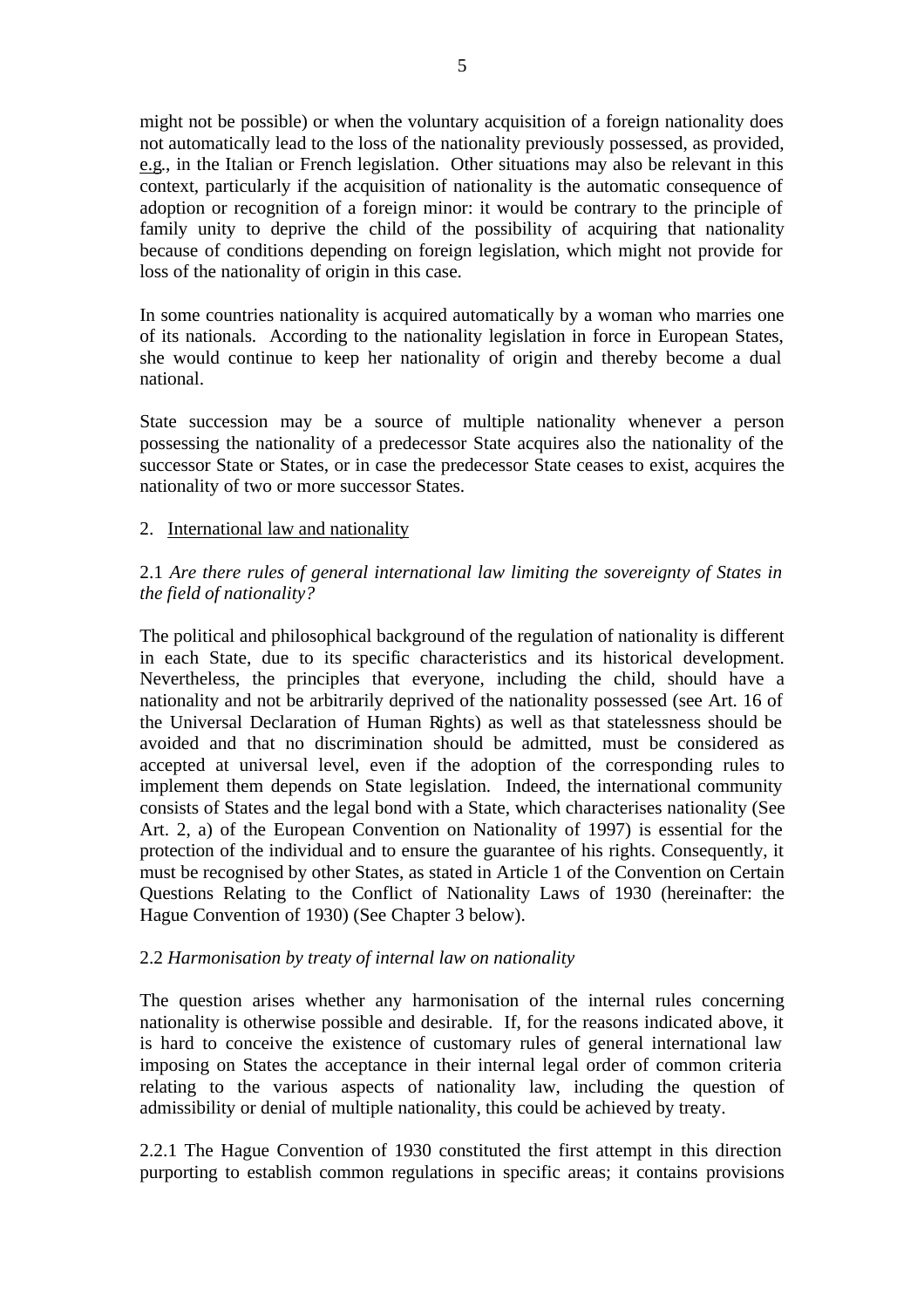whose objective is the avoidance of statelessness and considers also inter-State aspects of nationality, in particular of the consequences of multiple nationality (See also Chapter 3 below). Its acceptance has been very limited.

The Convention on the Nationality of Married Women, signed in New York in 1957 has had somewhat greater success, its scope being to give effect in the internal law of States parties to the basic Human Rights principle of equality of sexes.

The Convention on the Reduction of Statelessness, signed in New York in 1961, is intended to harmonise the internal legislation of States to reach that scope, but it has been ratified by fewer States than the 1957 New York Convention.

It must be remarked that no treaty concluded at universal level ever dealt with the question of multiple nationality in order to harmonise the internal legislation of States in this respect.

2.2.2. It has, however been dealt with at regional level, in Europe, with the Convention on the Reduction of Cases of Multiple Nationality and Military Obligations in Cases of Multiple Nationality of 1963 (hereinafter: the Strasbourg Convention of  $1963$ <sup>3</sup>

As its title indicates, the Strasbourg Convention of 1963, on the one hand, assuming, in its Chapter II, that multiple nationality may occur, contains rules to avoid, in this case, that the person concerned be obliged to fulfil military obligations in more than one State. There are also bilateral treaties concluded to this effect. On the other hand, its Chapter I, based on the consideration, contained in the Preamble, that "cases of multiple nationality are liable to cause difficulties and joint action to reduce as far as possible the number of cases of multiple nationality, as between Member States, corresponds to the aims of the Council of Europe", provides for the obligation of Contracting Parties accepting this Chapter (See Art. 7) to comply in their internal law with the rule stated in Art. 1.1 that "nationals of the Contracting Parties who are of full age and who acquire of their own free will, by means of naturalisation, option or recovery, the nationality of another Party, shall lose their former nationality", to permit renunciation of one of the nationalities possessed (Articles 2 and 3) and to adopt specific provisions to the same effect concerning minors (Art. 1, Para.2 and 3, and Art.2, Para.2).

The Strasbourg Convention of 1963, reflecting the attitude of the internal law of the State Parties contrary to multiple nationality, was intended to establish, on the basis of the acceptance of equal standards, an automatic mechanism leading to the loss of the nationality of one State Party in connection with the acquisition of the nationality of another State Party in certain cases. When the acquisition of another nationality was not dependent on the will of the person, that mechanism did not operate, and multiple nationality was therefore possible. Even in the context of a regional instrument, a general exclusion of the possibility to possess multiple nationality could not be realised.

 $\overline{a}$ 

<sup>&</sup>lt;sup>3</sup> The following States are parties to the provisions relating to the reduction of multiple nationality contained in the Strasbourg Convention of 1963: Austria, Belgium, Denmark, France, Germany, Italy, Luxembourg, the Netherlands, Norway and Sweden. The list of signatures and ratifications is regularly updated at the Council of Europe's website: http://conventions.coe.int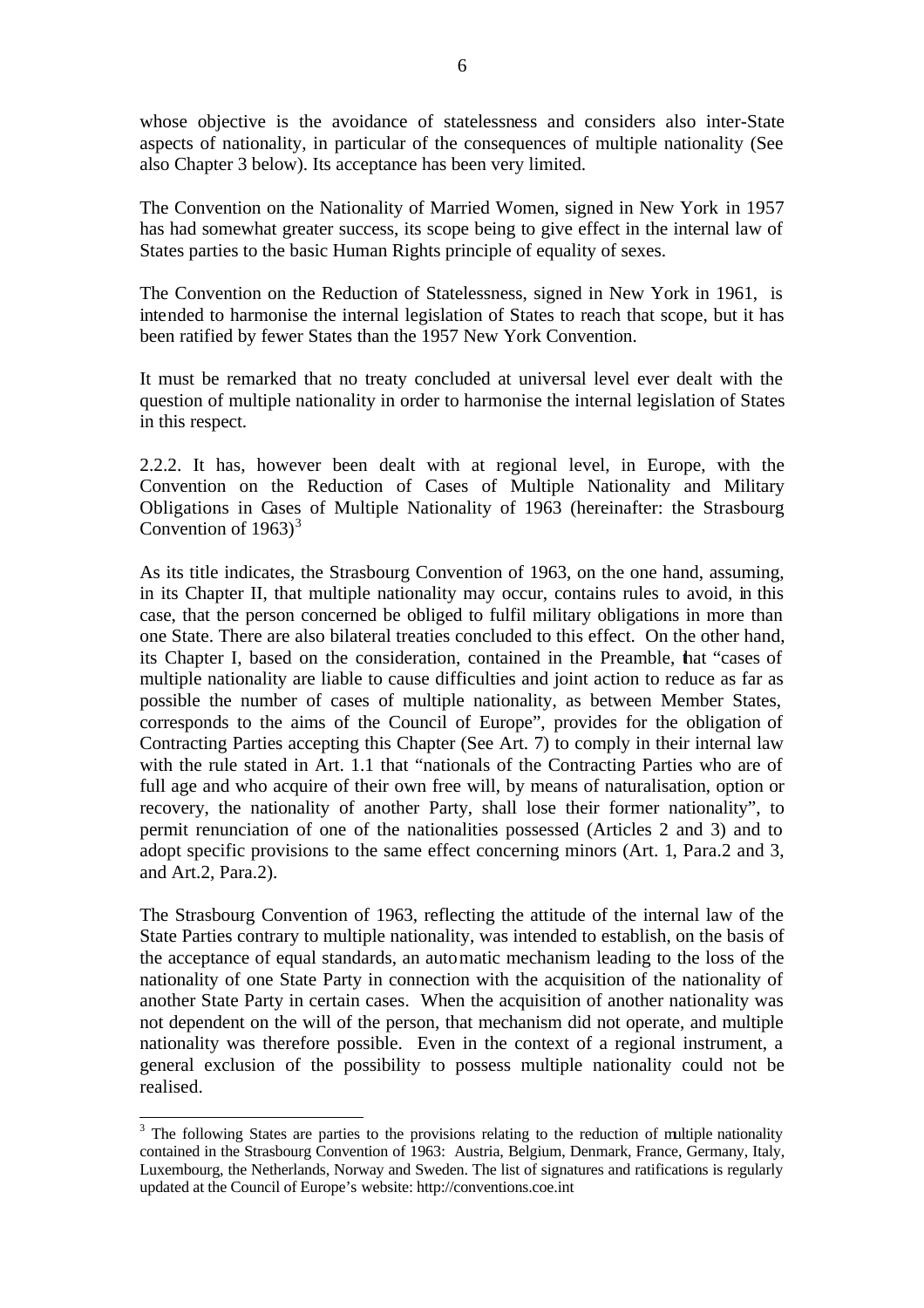2.2.3. Indeed, further developments went in the opposite sense, e.g. increasing the number of situations where the automatic loss of nationality provided by the Strasbourg Convention of 1963 would not operate. This was the effect of the Second Protocol amending the Convention, adopted thirty years later, in 1993, and in force for three European States (France, Italy and the Netherlands).

Confronted with the position of a group of States desiring to confirm the principle of single nationality, as stressed by the Strasbourg Convention of 1963, and the opportunity to admit dual nationality at least in certain cases, as maintained by another group of States, the Committee which elaborated the second Protocol to the Convention was finally led to adopt a mechanism based on the admissibility of exceptions to the basic rule of the Convention.

The reason for this change of perspective is to be found in a new appreciation of the phenomenon of permanent immigration in the light of the relevance of nationality for the process of integration of migrants in the receiving State, which is also in the interest of the States concerned. In such a process, the requirement of loss of the nationality previously possessed as a condition for the acquisition of the nationality of the State of permanent residence, appeared to be an obstacle to full integration, due to the reluctance of the persons concerned to cut definitively all their links with the State of origin, even when, as in the case of second generation immigrants, they were reduced merely to a formal legal bond expressed by nationality, which, however, did not make them foreigners in their country of origin. It is worth noting, in this regard, that the Italian law on nationality of 1912, a period characterised by large flows of emigrants from the country, provided expressly that, as an exception to the general acceptance of the principle of single nationality, Italians born and resident in another State which considered them as nationals, retained the Italian nationality, unless they renounced it. This provision was conceived to meet the preoccupations referred to above.

The Second Protocol allows the Contracting Parties not to apply the general rule of the Strasbourg Convention of 1963 concerning the loss of nationality in three cases.

In the first place, where a national of a Contracting Party acquires the nationality of another Contracting Party on whose territory either he was born and is resident, or has been ordinarily resident for a period of time beginning before the age of 18. This provision, permitting to retain the nationality of origin, recognises the admissibility of dual nationality.

Furthermore, a similar effect is obtained in cases of marriage between nationals of different Contracting Parties, when the spouse acquires of his or her own free will the nationality of the other spouse.

Finally, the nationality of origin will not be lost whenever a minor whose parents are nationals of different States possesses the nationality of one of his parents and acquires also the nationality of the other parent.

The last two provisions are clearly meant to foster the unity of nationality within the family whenever the person concerned would not be prepared to lose the nationality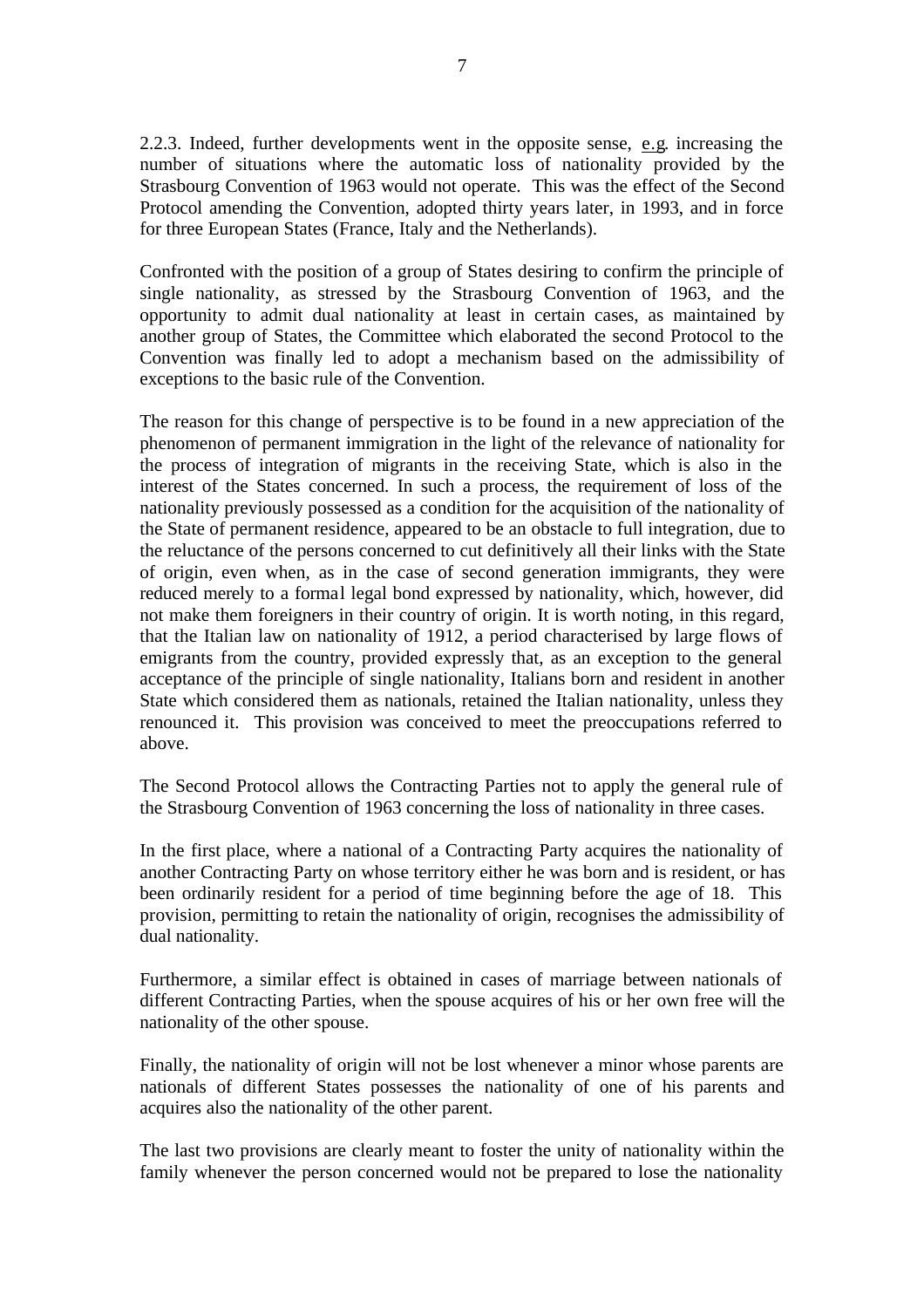of origin, while the scope of the first one is to promote the full integration in the receiving State of second generation migrants permanently resident in that State, as stated in the Preamble to the Protocol.

2.2.4. These developments indicate that States, at least in Europe, are no longer prepared to have recourse to multilateral international instruments in order to limit the occurrence of multiple nationality even if in their internal law they may have different attitudes, which are reflected in the substantive provisions of their legislation. The absence of international constraints gives room to greater flexibility in relation to their specific approach to the problem.

This was also the conclusion reached at the end of a long negotiation within the Council of Europe, which led to the adoption of the European Convention on Nationality in 1997.

The Convention is the first international body of rules dealing with all the basic aspects of nationality law in the perspective of the guarantee of Human Rights and Fundamental Freedoms, and it may be stated that its impact is not necessarily limited to Europe.

This is certainly the case for the provisions contained in its Chapter II, concerning general principles relating to nationality, which should condition the operation of substantive rules of internal legislation.

While, in this regard, avoidance of statelessness is considered as being the objective in proclaiming a right to nationality, and the prohibition of arbitrary deprivation of nationality, which may also lead to statelessness, constitutes a safeguard in the implementation of that right, the principle of non-discrimination being of fundamental importance, it should be noted that the question of multiple nationality is not dealt with in the light of general principles referred to in Chapter II.

Indeed, specific rules in this respect are contained in Chapter V, but they are based on the assumption (Art.15) that "the provisions of this Convention shall not limit the right of a State Party to determine in its internal law" whether it permits or denies its nationals to possess another nationality. The sole exceptions are provided for in Art. 14 , according to which children having automatically acquired at birth different nationalities, must be allowed to retain them, and nationals must be permitted to possess another nationality when it has been automatically acquired by marriage, and in Article 16 when in the case of naturalisation the original nationality may not be lost.

As stated in Para.97 of the explanatory report, the Convention "is neutral on the issues of the desirability of multiple nationality. Whereas Chapter I of the Strasbourg Convention of 1963 is intended to avoid multiple nationality, Art. 15 of this convention reflects the fact that multiple nationality is accepted by a number of States in Europe, while other European States tend to exclude it".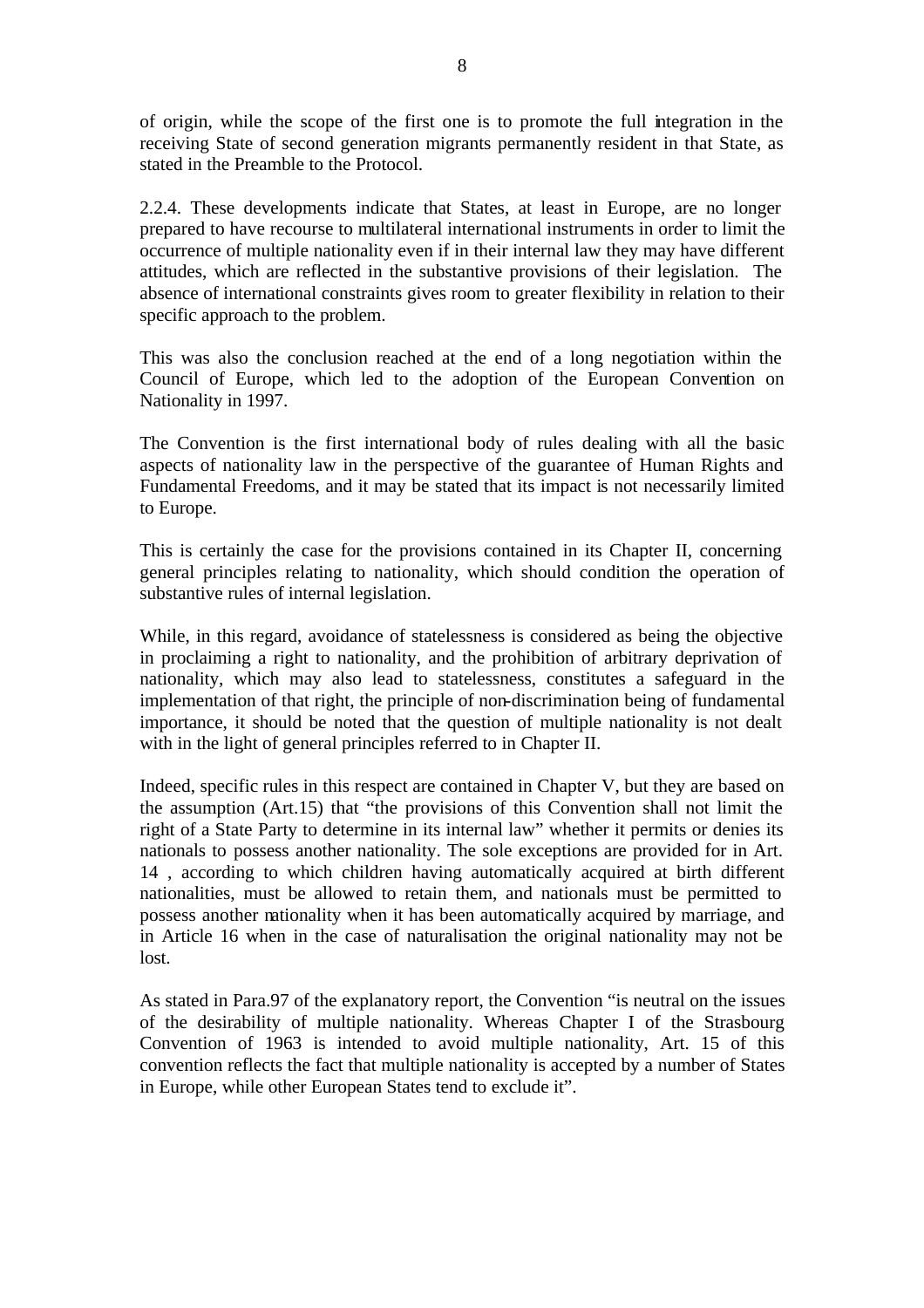# 2.3 *Conclusion: Absence of general rules concerning multiple nationality*

It is clear, in this situation, that no general international rule can be said to exist with regard to multiple nationality. The matter remains subject to the sovereign decision of States, in accordance with the criterion of their exclusive competence in determining who are their nationals and to the obligation of other States to accept such determination if it is not contrary to international law and to principles of law generally recognised with regard to nationality (Art. 3 of the European Convention on Nationality). Each State remains, nevertheless, free not to recognise the possession of another nationality by its nationals.

It should however be noted that, in view of specific circumstances, bilateral treaties have been or may be concluded in order to permit or avoid cases of dual nationality in relation to nationals of the States concerned.

# 3. Stand of international law with regard to certain problems arising from multiple nationality

The occurrence of multiple nationality, determined by the autonomous operation of different legal systems, gives way to the necessity of establishing which of the nationalities possessed is the relevant one in specific situations.

# 3.1 *The relevant nationality*

The Hague Convention of 1930 contains, in this regard, rules, which have been widely accepted by States, independently of their ratification of that instrument.

In the first place, Art. 3 makes clear that each of the States whose nationality is possessed by the person concerned may consider that person in its internal legal system as possessing exclusively its nationality: other nationalities would be irrelevant. It may be observed that the most recent legislation in Europe relating to Conflict of Laws (Italian Law nr. 218/1995) reproduces this rule (in Art. 19, Para.2) for the purpose of determining applicable law on the basis of nationality.

If the person possesses more foreign nationalities, a State, in conformity with the Convention, may give exclusive relevance to the nationality of the State where the person is habitually resident or to that of the State with which that person has stronger links (Art.5). Effectiveness is also the criterion adopted in this case by Art. 19, Para.2 of the Italian Law referred to above.

These provisions of an international treaty deal with solutions to be adopted in internal law.

Art.4 of the Convention refers to certain international consequences of multiple nationality concerning the exercise of diplomatic protection, excluding such intervention of the State in favour of one of its nationals against another State whose nationality that person also possesses. This is a consequence of the absolute character of the bond of nationality deriving from the sovereignty of the State. It would indeed constitute interference by one State on matters reserved to the domestic jurisdiction of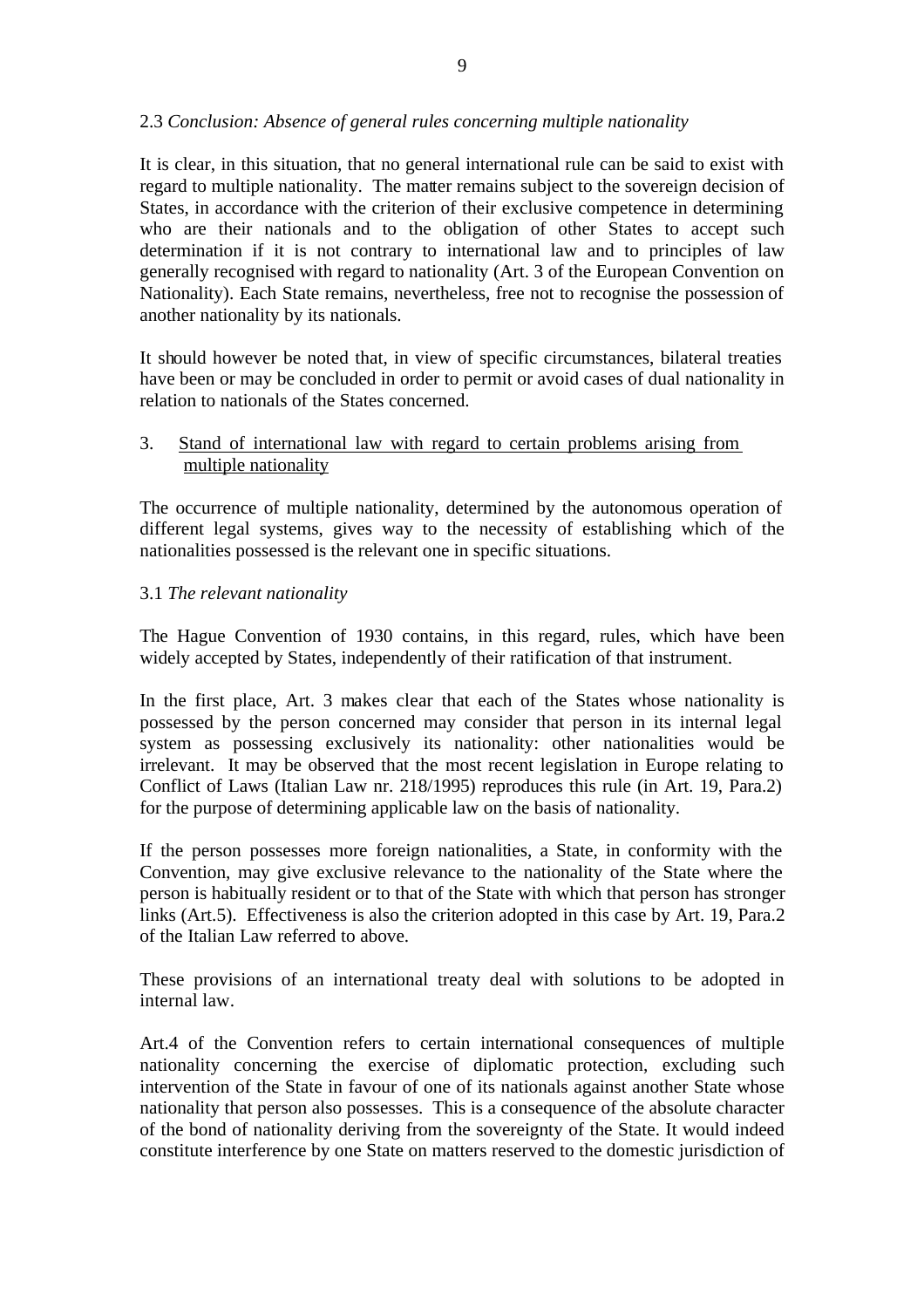another State, to claim a specific treatment in relation to persons who are nationals of the latter (even if they also possess the nationality of the intervening State).

# 3.2 *Effectiveness and diplomatic protection*

Nationality being a prerequisite for the exercise of diplomatic protection, the ICJ (Nottebohm Case, 1955) was led to consider which conditions must be satisfied in order that nationality conferred upon an individual by a State may be relied upon as against another State and give a title to the exercise of protection against that State.

The Court stressed that it is for every sovereign State "to settle by its own legislation the rules relating to the acquisition of its own nationality", indeed "nationality is within the domestic jurisdiction of the State" (p.20). Nevertheless, "a State cannot claim that the rules it has thus laid down are entitled to recognition by another State unless it has acted with this general aim of making the legal bond of nationality accord with the individual's genuine connection with the State which assumes the defence of its citizens by means of protection as against other States" (p.23). The nationality conferred upon Mr. Nottebohm by Liechtenstein not presenting this character, the Court denied this State a title to exercise protection and to institute international judicial proceedings.

It may be disputed if the effectiveness of the connection between the individual and the State conferring its nationality is such a relevant factor for the international recognition of that nationality, unless we are confronted with cases of multiple nationality where it is necessary to determine which of the nationalities possessed should prevail. Preference must then be given to the "real and effective nationality", based on "stronger factual ties between the person concerned and one of the States whose nationality is involved", as the Court (p.22) considered to emerge from international arbitral decisions with regard to the exercise of protection.

# 3.3 *Relevance of effectiveness in other cases*

These considerations are also relevant, in general, whenever by treaty between two or more States each of them grants to the nationals of the other State certain rights which must be recognised in their respective internal legal order, and the person concerned is also a national of a third State. An example of this is the Agreement of 1999 between the Russian Federation and Belarus, whereby nationals of each of these States should enjoy in the territory of the other State equal rights as those granted to its nationals.

# 4. Multiple nationality and European Community Law

According to Para.1 of Art.17 of the consolidated version of the treaty establishing the European Community (as resulting after the entry into force of the treaty of Amsterdam, on 1 May 1999, and corresponding to former Art. 8) "Citizenship of the Union is hereby established. Every person holding the nationality of a member State shall be a citizen of the Union. Citizenship of the Union shall complement and not replace national citizenship". Para.2 explains the nature of Citizenship of the Union stating that "Citizens of the Union shall enjoy the rights conferred by this Treaty and shall be subject to the duties imposed thereby".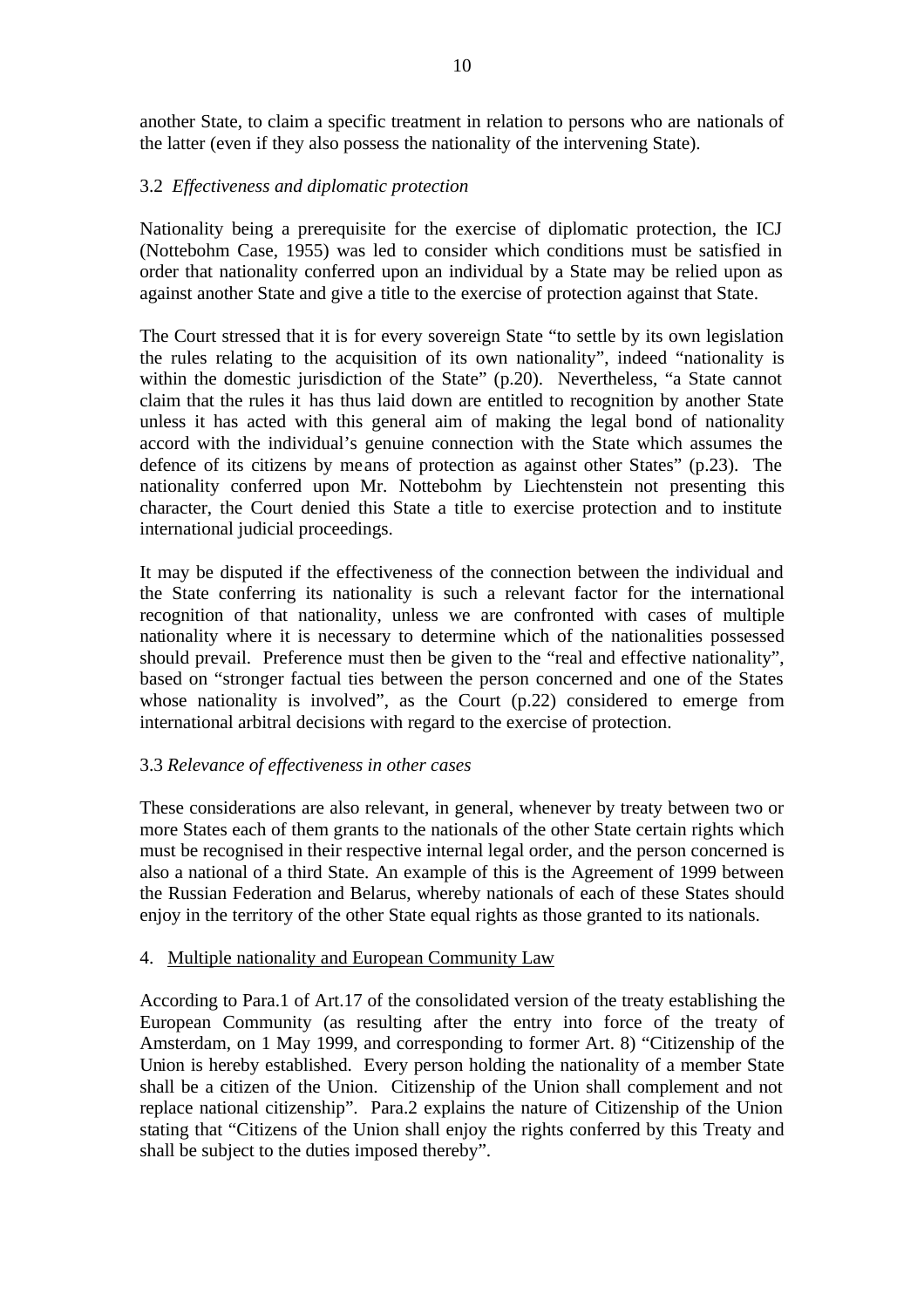It follows that, while Citizenship of the Union is not an autonomous concept, the personal status attached to it depends on the possession of the nationality of a Member State. There being no Community rules with regard to nationality, Member States are free to determine conditions and procedures on the acquisition and loss of their nationality. As indicated in Declaration 2, annexed to the Final Act of the Treaty of Maastricht, "The question whether an individual possesses the nationality of a Member State shall be settled solely by reference to national law of the Member State concerned".

In the context of freedom of movement, freedom of establishment and freedom to provide services, which are fundamental in the Community system, the aforementioned principles are of basic importance because they prevent a Member State to deny those freedoms, by not recognising the possession by the person concerned of the nationality of another Member State.

This question was raised in the Micheletti Case, brought for preliminary ruling before the Court of Justice of the Community (case c-369/90, Judgement of 7 July 1992), in consideration of the circumstance that Mr Micheletti was a dual national, Argentinean and Italian, who claimed the freedom of establishment in Spain under Community law. According to Spanish law (Art.9(9) of the Civil Code), only his Argentinean nationality would be recognised due to the fact that his last place of residence had been in Argentina. Therefore, he would have been denied entitlement to that freedom in Spain.

The application of the Nottebohm doctrine would have confirmed such consequences, Argentina being the State with which real and effective links existed, even if the possession of Italian nationality was not in question. Nevertheless, the Court held that "it is not permissible to interpret Art. 52 of the Treaty to the effect that where a national of a Member State is also a national of a non-member country, the other Member States may make recognition of the status of Community national subject to a condition such as the habitual residence of the person concerned in the territory of the first Member State". It concluded that "the provisions of Community Law on freedom of establishment preclude a Member State from denying a national of another Member State who possesses at the same time the nationality of a non-member country entitlement to that freedom on the ground that the law of the host State deems him to be a national of a non-member country".

It should be noted that the reasoning of the Court is not based on the application of rules and principles of customary international law to cases of multiple nationality, nor does the Court deny that the internal law of a Member State, may, in general, establish criteria to determine the relevant nationality in such cases. The Court, indeed, deals with the problem arising from multiple nationality only in connection with the application of Community law, and its decision confirms that the operation of internal law of a Member State may not override or condition the enjoyment of the rights granted by Community Law.

It follows that States may by agreement not only permit or prevent multiple nationality, but also adopt the solutions they consider most appropriate to the problems arising from multiple nationality and give or deny relevance to each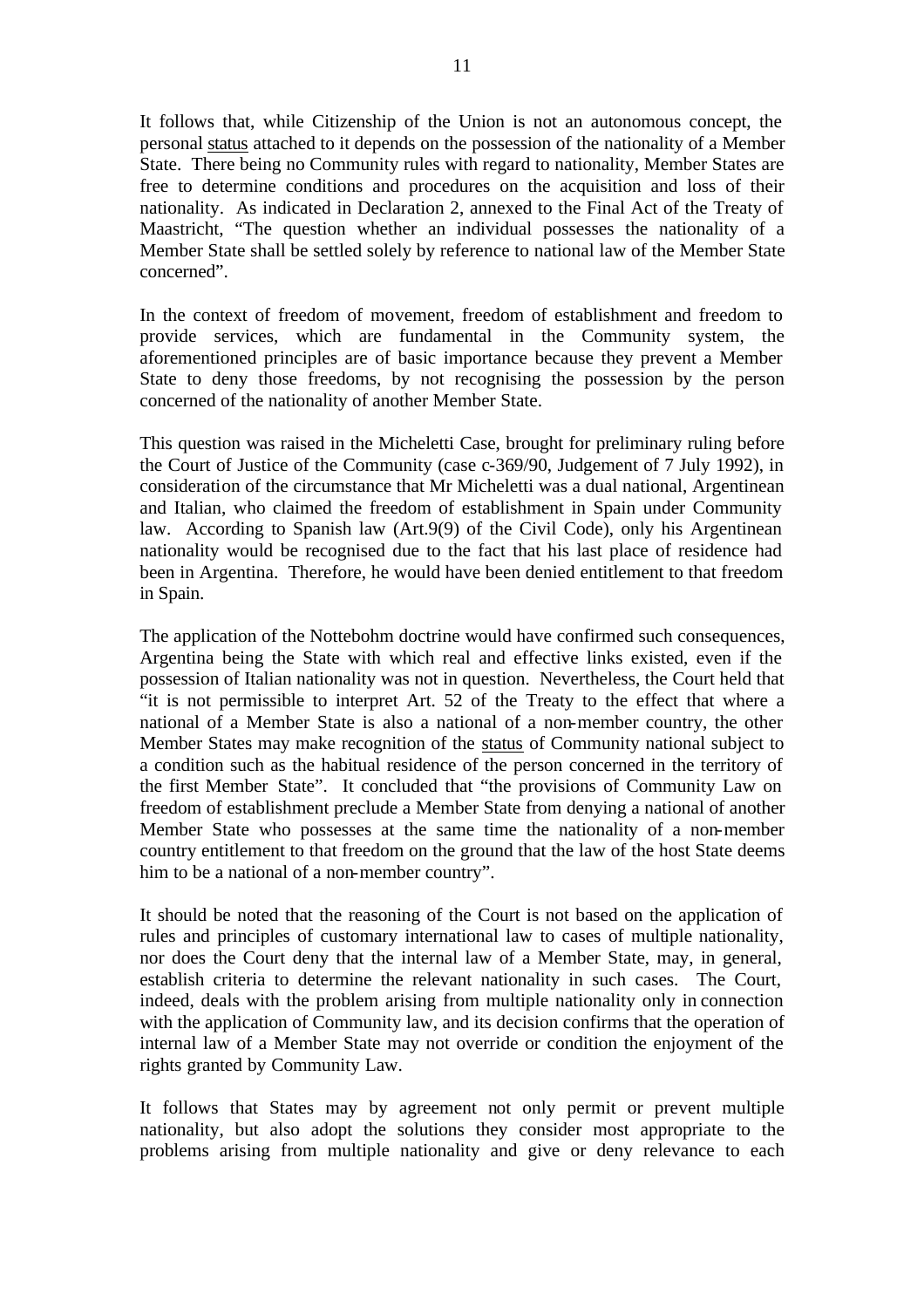nationality concerned, taking into account the specific circumstances of their reciprocal relations.

# 5. Multiple nationality in internal law

#### 5.1 *Admissibility of multiple nationality*

There are States accepting multiple nationality and States which try to avoid it, while others have a mixed attitude. It should be noted that in Europe even States which attempt to avoid multiple nationality may not exclude it in general (see Article 14 and 16 of the European Convention on Nationality as well as Para. 2.2.4 above). For example, in the case of children born of mixed marriages, their possession by birth of the nationality of each parent is the result of the recognition of the principle of equality of spouses, which makes dual nationality unavoidable. It does not seem to be in conformity with this principle, ranking in the category of fundamental human rights both at constitutional and international level, to oblige said children to lose one of these nationalities on reaching the age of majority or later, unless other circumstances are present, in order to eliminate dual nationality, while their social attachment to both States is effective and the interruption of their legal bond to one of them is not the result of their free will.

# 5.2 *Prevention of multiple nationality*

In many States the legislation on nationality adopts mechanisms intended to prevent multiple nationality. Indeed, it is deemed contrary to the exclusiveness of sovereignty of a State that its nationals may at the same time possess the nationality of another State. Nationality implies not only rights and obligations of a legal nature. Multiple nationality might lead to interference (in a wider sense) of a State with the position of the individual in the other State.

The decision of the High Court of Australia in June 1999, according to which an Australian national possessing simultaneously another nationality may not, in application of Art. 44 of the Constitution, be elected to the Federal Parliament because of his ties to a "foreign power", illustrates this conception.

The obligation to fulfil military obligations in relation to all States the nationality of which is possessed by the person concerned, is another example, even if bilateral or multilateral conventions (as the Strasbourg Convention of 1963 or the European Convention on Nationality) may introduce rules which remedy this situation on the basis of the principle that these obligations shall be complied with only in relation to one State, determined according to the criteria chosen by the parties (e.g., the place of residence).

These and other aspects of multiple nationality, which are considered significant in order to deny its admissibility may be viewed in the light of the idea of the Nation-State.

If the State is necessarily a form of territorial organisation of a group of individuals united by their common sharing of values based on a given cultural heritage (which has linguistic, religious, ethnic, historical and other characteristics), then it can be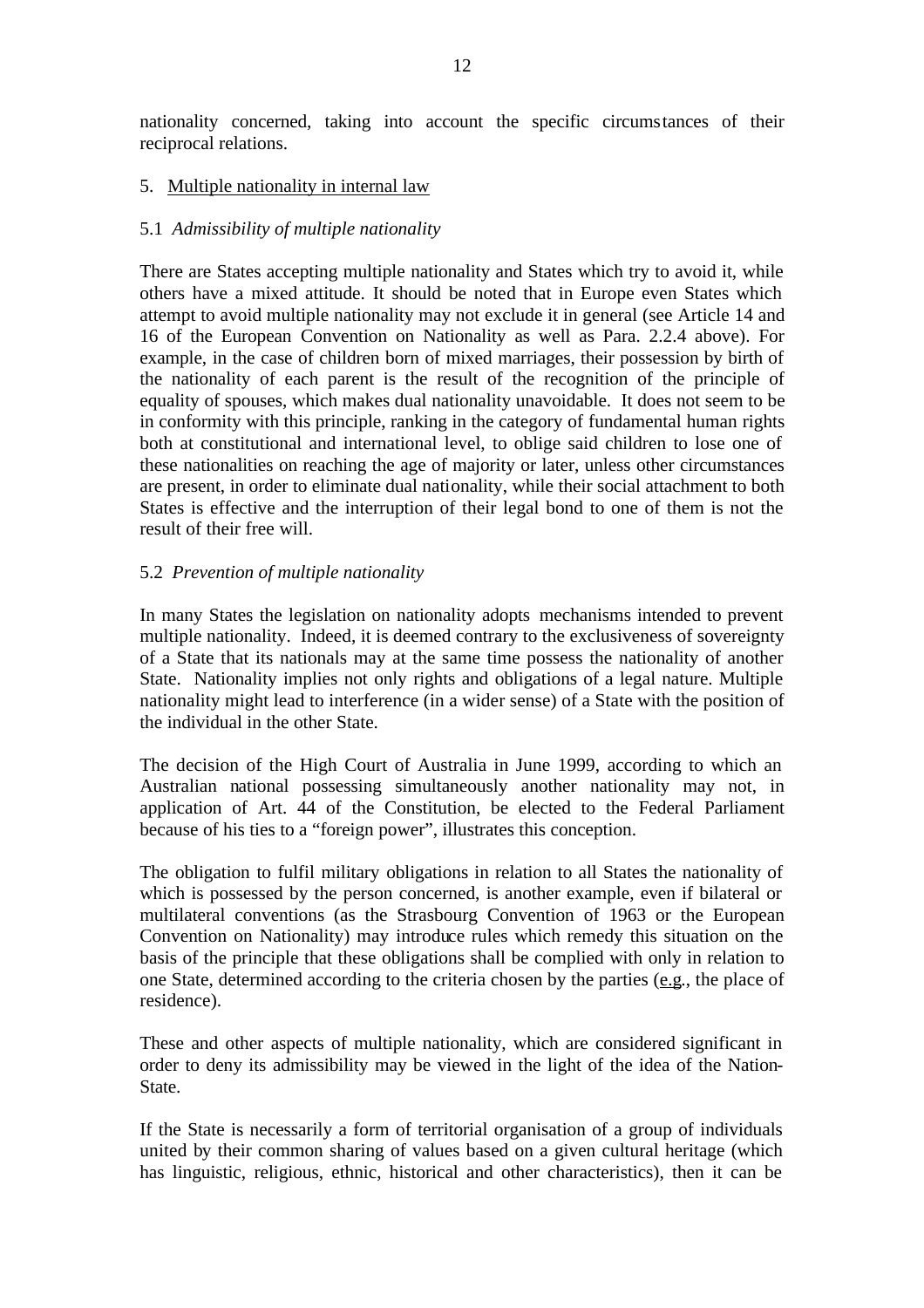considered a safeguard of the identity and the existence of the State not to permit its nationals to possess the nationality of another State. As a consequence, a person admitted in that community cannot be committed to abide by other values, which find their expression in the existence of a legal bond of nationality with another State.

Nevertheless, there is not a necessary identity between Nation and State, although that conception has, historically as well as in our times, contributed to the formation of newly independent States through the unification or dissolution of existing entities.

A modern State, based on the rule of law and on the respect and guarantee of fundamental rights, may integrate and protect a variety of values (as in the case of minorities); nationality does not, therefore, reflect in an exclusive way one or the other specific connection between the individual and the community organised in the form of State. Nationality "does not indicate the person's ethnic origin", states Art.2, a) of the European Convention on Nationality. As the ICJ said in the Nottebohm Case (p.23), it is a "legal bond having at its basis a social fact of attachment, a genuine connection of existence, interests and sentiments, together with the existence of reciprocal rights and duties". Such an attachment does not exclude, a priori, the possibility of maintenance of a similar legal bond with another State. The only problem is to establish under which conditions the nationality of one of the States concerned prevails.

# 5.3 *Irrelevance of multiple nationality*

There are various States where the possession or the acquisition of foreign nationality by a national or by a person acquiring their nationality has no legal relevance: they permit multiple nationality to subsist, in consideration of different circumstances.

States conferring nationality on the basis of ius soli do not, normally, consider relevant to this effect the possession of any other nationality by the person concerned. A notable exception is provided by the new German legislation adopted in 1999, whereby the conservation of German nationality acquired by a person born in the territory of foreign parents, one of them being habitually resident in the country for a period of at least 8 years, is made dependent on the loss before the age of 23 of the foreign nationality possessed (Art. 4 and 29 of the German Law on Nationality as modified in 1999). It must be noted that, even in this case, the German legislation admits a series of exceptions permitting multiple nationality (as provided in Article 87 of the Law on Foreigners, in the new version of 1999).This constitutes a compromise solution adopted by a State which applies the principle of avoiding multiple nationality but has introduced new rules according to which nationality is acquired, in certain circumstances, by birth on the territory, as well as by descent.

A number of legislations, with the intent to facilitate voluntary acquisition of a foreign nationality by nationals residing abroad who wish to preserve their links with the State of origin, exclude the automatic loss of their nationality in these cases (e.g., Italy and France). This may be the result of an explicit policy aiming at favouring the integration of nationals in another State where they live and work, and who might be deterred from acquiring the nationality of that State if it entails the loss of the nationality previously possessed. Obviously, multiple nationality will depend in these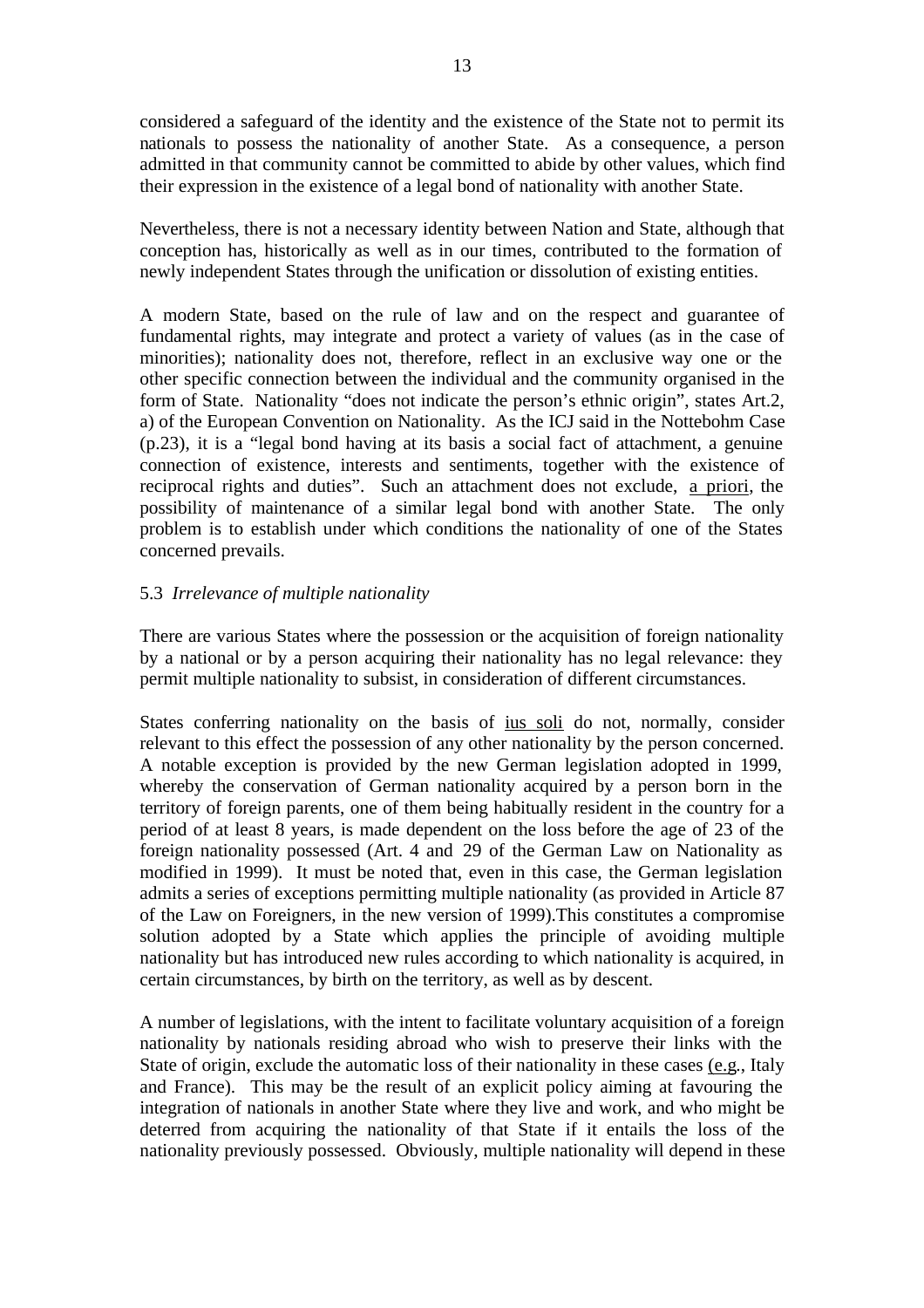cases on the circumstances that the State whose nationality is acquired does not require the proof (or the assurance) of loss of the nationality of origin.

# 5.4 *Naturalisation and multiple nationality*

There are States which, with the intent of promoting full integration in their society of a foreign population settled in their territory (e.g. immigrants), may give priority to this aim and not exclude naturalisation in general if those persons retain their foreign nationality. The acquisition of nationality is considered as a means of realising integration in their society. Multiple nationality will be the result (see, in this regard, the Summary of the Swedish Report on Nationality, by the 1997 Nationality Commission, Stockholm 1999, in particular p.6, ff.).

# 5.5 *Absence of common criteria*

It may be concluded that the stance of internal law in relation to multiple nationality is the result of historical, philosophical and social factors, which underlie the legislative approach in each State and determine its finalities. This perhaps explains the difficulty of defining common criteria accepted by sovereign States.

# 6. Consequences of multiple nationality

# 6.1 *In general*

It emerges from the analysis conducted in the preceding Paragraphs that cases of multiple nationality are unavoidable even when internal legislation or international treaties, as the European Convention of 1963, contain rules intended to reduce them.

As the Final Report of the Swedish 1997 Nationality Commission underlines, although "Swedish nationality legislation is traditionally based on the principle of avoiding dual nationality", there are "about 300.000 people in Sweden who have dual nationality" (p. 6 and 7 of the Summary report). This is indicative of a phenomenon of a general nature, concerning all States, which is related to the increasingly international character of our societies.

It is therefore understandable that in various States legislation allows nationals to hold another nationality permitting, for the reasons we have already examined, persons who acquire their nationality or a foreign nationality to maintain a link with both States concerned. A remarkable example is contained in the new version of Art. 87, Para.2 of the German Law on Foreigners approved in 1999, which permits, by the way of exception to the general rule, multiple nationality to be held, on condition of reciprocity, by all European Union citizens acquiring German nationality by naturalisation.

The Swedish 1997 Nationality Commission has a more general view when, considering (p.8 of the Summary report) "that the interest of an individual in being able to possess dual nationality is more substantial than the disadvantages linked to such possessions", it proposes that "Sweden abandons the prevailing principle and instead accepts dual nationality completely as the coming into force of the new Nationality Act."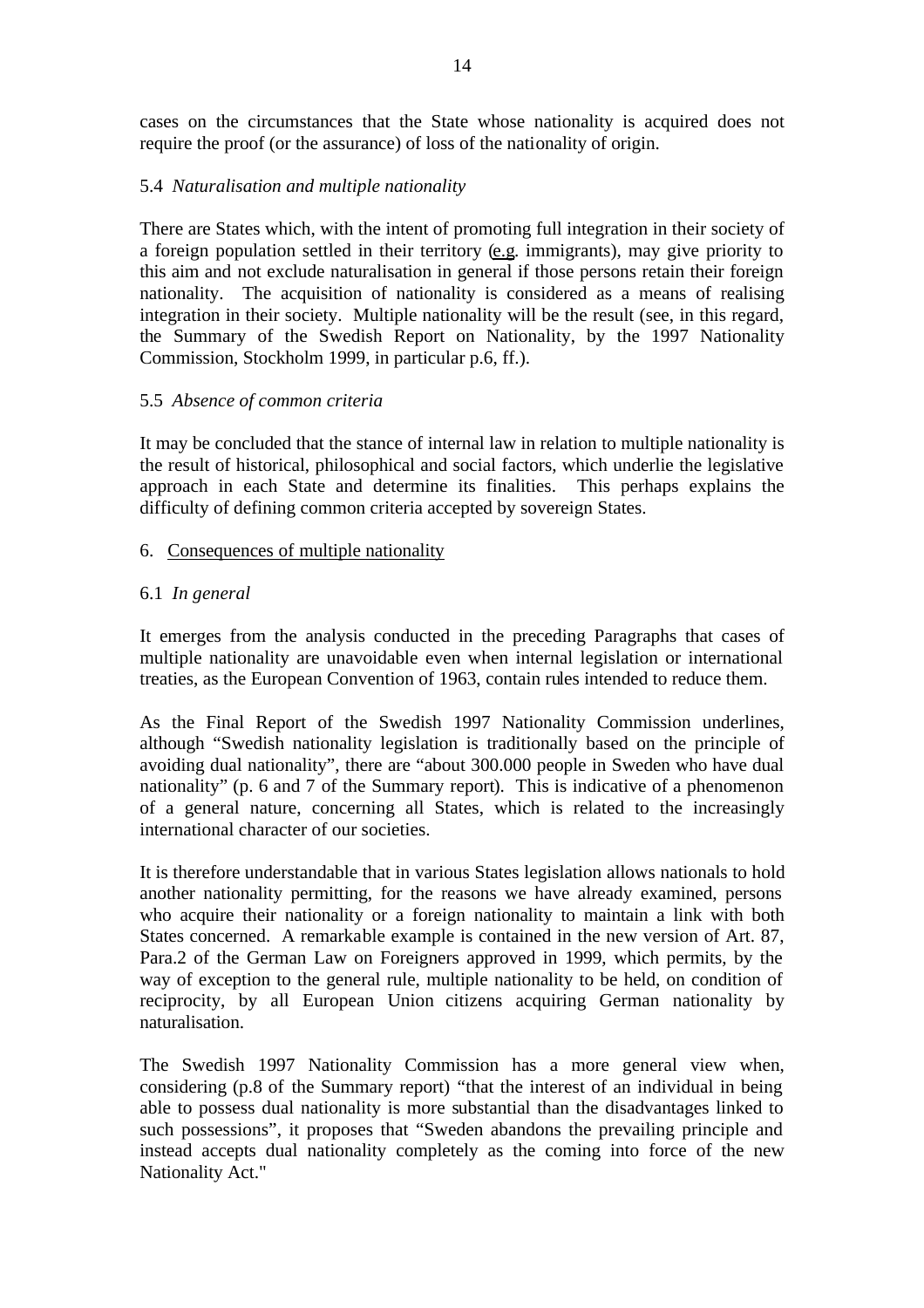In these circumstances it is necessary to consider some specific problems arising from multiple nationality and to analyse possible solution, the basic principle being, as we have seen, that the possession of a foreign nationality cannot be invoked before the authorities of another State of which the person concerned is also a national, except in cases where an international agreement between the two States so permits (see Art. 3 of the Hague Convention of 1930).

# 6.2 *Military service*

Problems related to military service obligations which a multinational must fulfil in relation to each State whose nationality he possesses, may be solved by treaty, whereby a person fulfilling such obligations in relation to one State Party is deemed to have fulfilled his military obligations in relation to any other State Party of which he is also a national (as stated in Art. 6.3 of the Strasbourg Convention of 1963 and in Art. 21.3,c) of the European Convention on Nationality).

The possession of multiple nationality becomes in this way relevant for each State concerned in order to achieve the aim of avoiding multiple military service.

# 6.3 *Private international law*

In the field of private international law, nationality is frequently used as a connecting factor to determine applicable law. This leads, in the case of multiple nationality, to the necessity of giving preference to one of these nationalities to avoid simultaneous reference to possibly conflicting legislations; each State may establish its own criteria to this effect.

In many cases, the possession of the nationality of a State will prevail in that State, leading to the application of its legislation, and reference to effective nationality will be made by States in case of simultaneous possession of two or more foreign nationalities by the person concerned. The Hague Convention of 1930 (see above, Para.3.1) was intended to promote, among others, the adoption of these criteria by a large number of States so that uniform solutions might be reached in determining applicable foreign law. Efforts to this effect should be pursued, even if recourse to nationality as a connecting factor tends to be substituted by the adoption of the criterion of habitual residence.

Furthermore, multiple nationality can influence civil status registrations because these are normally entered in the State of residence and whenever the person concerned is a national of that State they will not be transmitted for transcription to the other State of which that person is also a national, in application of agreements to that effect. It follows that data contained in the registries of the two States concerning births, marriages, death, etc. may not necessarily correspond.

International co-operation and co-ordination in connection with these registrations seem therefore necessary to avoid conflicting determinations of civil status (including the name of persons) in the relevant States.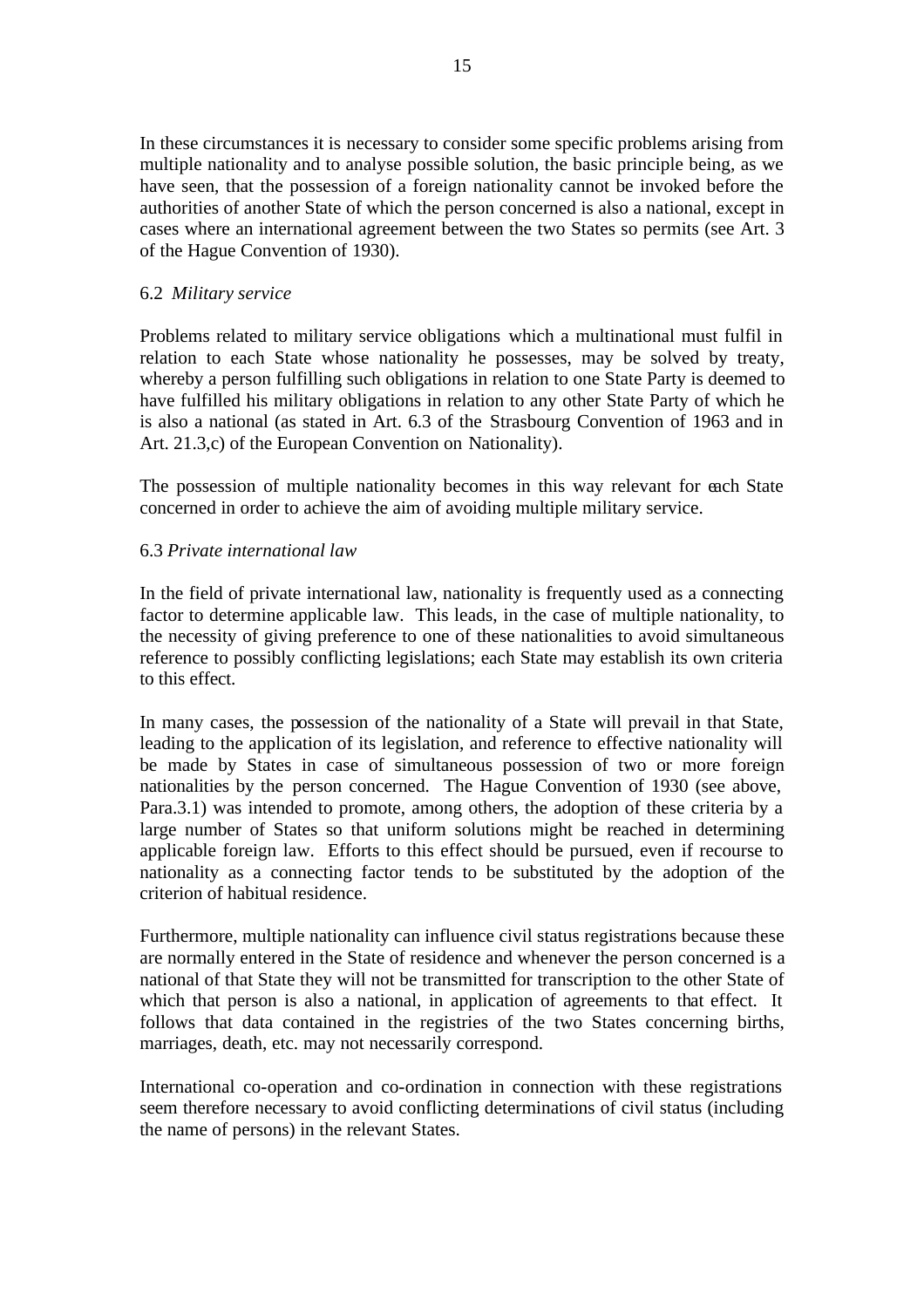### 6.4 *Political rights*

Persons in possession of a plurality of nationalities may enjoy political rights in more States. This is frequently considered as inadmissible in view of the preservation of the exclusive character of sovereignty.

Nevertheless, for various reasons, such rights are normally exercised in the State of residence, and, consequently, the simultaneous possession of the same rights in another State appears to be actually irrelevant, except in the case where voting may be held abroad.

It should also be noted that multiple nationals are not entitled to consular or diplomatic protection in the States whose nationality they possess. This should not be regarded as a restriction of their rights because in those States they are not treated as foreigners.

# 6.5 *Integration*

Being a national of a State is an element in the process of integration of a person in a community. Integration is considered implicit when nationality is acquired at birth, iure sanguinis or iure soli, unless the individual, being in possession or acquiring another nationality, renounces it. The fact that the person continues to possess the original nationality is not per se an obstacle to the process of integration, but may favour it when another nationality is conferred upon that person. It is clear that, also in this context, the decision to permit or reduce cases of multiple nationality is essentially of a political nature, conditioned by historical factors.

# 7. Issues to be considered in relation to the consequences of multiple nationality

On the basis of the consideration of the problems relating to multiple nationality in the previous paragraphs of this report, the following issues can be identified as needing further exploration and analysis by the CJ-NA or by other bodies as appropriate:

7.1 *Military service* is dealt with by multilateral and bilateral conventions, but it might be possible to elaborate a model bilateral convention (including forms to be used, exempt from translation and legalisation) (see Para. 6.2).

7.2 *Private international law*. Unification of criteria to be adopted for the choice of the relevant nationality, if possible on a universal level (see Para 6.3).

7.3 *Civil status registrations*. Mechanisms might be elaborated to facilitate these registrations in all States concerned, in order to avoid divergent registrations (or no registration) in one or more of these States. (See Para. 6.3)

7.4 *Political rights.* The question of enjoyment of political rights in more than one State by persons possessing multiple nationality. (See Para. 6.4)

7.5 *Integration and multiple nationality.* Analysis of the interaction between integration and multiple nationality.